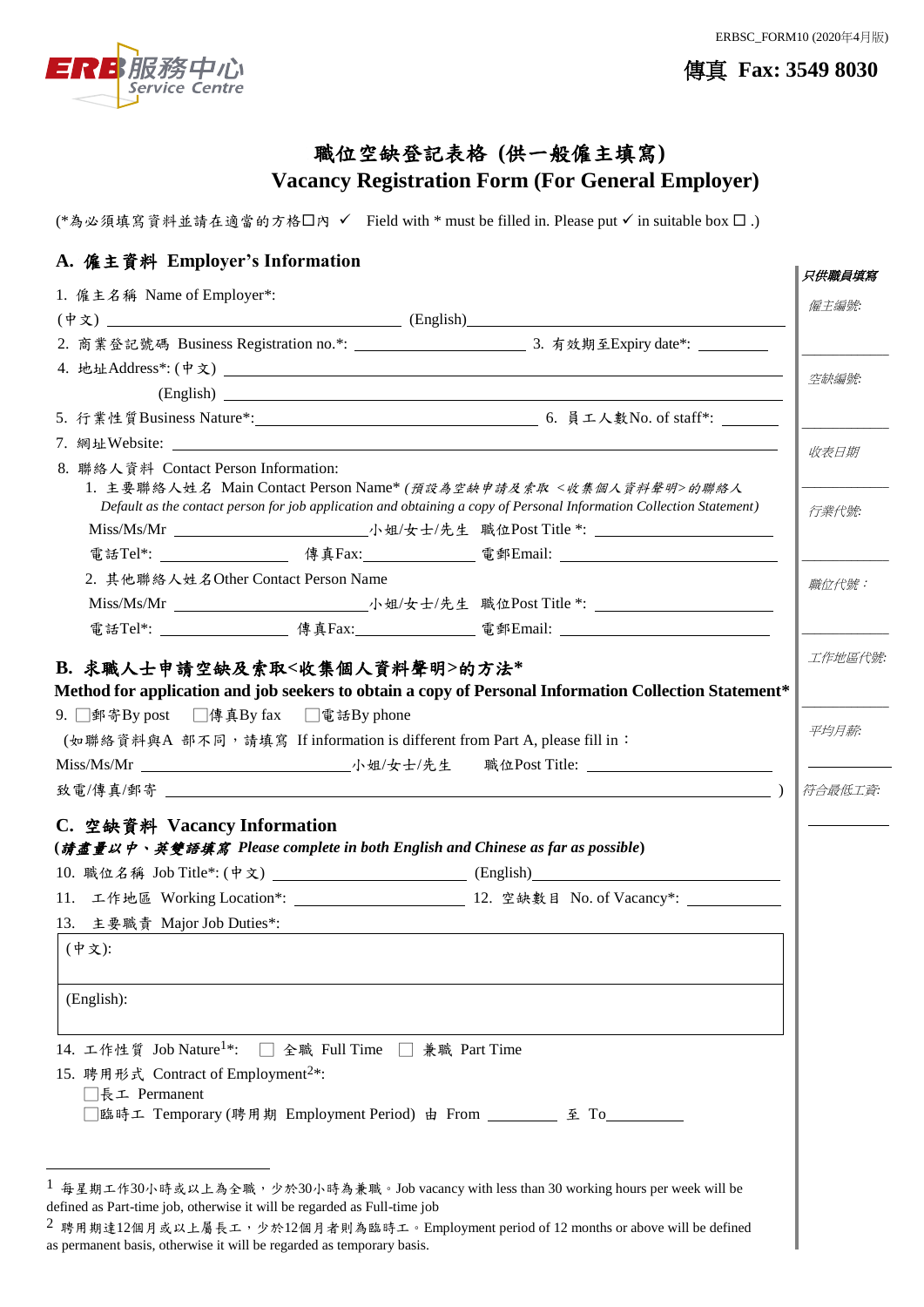ERBSC\_FORM10 (2020年4月版)

|  |  |  | 16. 工作時間 Working Hours *: |  |
|--|--|--|---------------------------|--|
|--|--|--|---------------------------|--|

| 工作日 Day of Week                                                                                                                                   | 工作時間 Working Time                                  |                                                                              |                  |  |  |  |  |
|---------------------------------------------------------------------------------------------------------------------------------------------------|----------------------------------------------------|------------------------------------------------------------------------------|------------------|--|--|--|--|
| 星期_____ - _____ (e.g. Mon to Fri)                                                                                                                 |                                                    | 上/下午 ____: ____(am/pm)-上/下午____: ___(am/pm)                                  |                  |  |  |  |  |
|                                                                                                                                                   | 及/或 and/or                                         |                                                                              |                  |  |  |  |  |
| 星期_____ (e.g. Sat)                                                                                                                                |                                                    | 上/下午 ____ :____ (am/pm) -上/下午____ :____ (am/pm)                              |                  |  |  |  |  |
| 17. □ 需輪班工作 Shift Duty: 日間輪班 Day Shift / 夜間輪班 Night Shift / 不定 Not Specified                                                                      |                                                    |                                                                              |                  |  |  |  |  |
| 18. 到任日期 Date Available*: 即時 Immediate / 一個月 1 month notice/ 兩個月 2 months notice / 三個月 3 months notice                                            |                                                    |                                                                              |                  |  |  |  |  |
|                                                                                                                                                   |                                                    |                                                                              |                  |  |  |  |  |
| D. 聘用條款 Terms of Employment                                                                                                                       |                                                    |                                                                              |                  |  |  |  |  |
| 19. 基本薪金 Basic Salary*: 每月 / 週 / 日 / 小時 / 件 Per month / week / day / hour / piece \$                                                              |                                                    |                                                                              |                  |  |  |  |  |
| 20. 每週工作時數 Total Working Hours per week*: ______小時 hour                                                                                           |                                                    |                                                                              |                  |  |  |  |  |
| 21. 預計每月總工時 Estimated total working hours per month*: ________ 小時 hour                                                                            |                                                    |                                                                              |                  |  |  |  |  |
| 22. 預計每月總工資 Estimated total wage per month*: \$ ______________                                                                                    |                                                    |                                                                              |                  |  |  |  |  |
| 23. 預計每小時工資 Estimated wage per hour*: \$__________                                                                                                |                                                    |                                                                              |                  |  |  |  |  |
| 24. 雙糧 Double Pay*: 是 Yes/否 No                                                                                                                    |                                                    | 25. 佣金 Commission*:                                                          | 是Yes /否No        |  |  |  |  |
| 26. 五天工作 5-day work*: 是Yes /否No                                                                                                                   |                                                    | 27. 彈性上班時間 Flexible working hours*: 是Yes/否No                                 |                  |  |  |  |  |
| 28. 休息日 Rest Day*: □ 固定時間 Fixed: 逢星期every_______ □ 須輪休 Non-fixed                                                                                  |                                                    |                                                                              |                  |  |  |  |  |
| 29. 福利及津貼 Benefits and Allowance:                                                                                                                 |                                                    |                                                                              |                  |  |  |  |  |
| □年假Annual Leave: _______days □銀行假期Bank Holiday   □勞工假期Labour Holiday   □花紅Bonus                                                                   |                                                    |                                                                              |                  |  |  |  |  |
| □勤工獎金Good attendance bonus  □年終獎金Year-end bonus   □醫療福利Medical Benefits  □其他Others: ____                                                          |                                                    |                                                                              |                  |  |  |  |  |
| E. 職位要求 Job Requirements                                                                                                                          |                                                    |                                                                              |                  |  |  |  |  |
| 30. 工作經驗 Working Experience: ________________ 31. 學歷要求 Qualification Requirement: _________                                                       |                                                    |                                                                              |                  |  |  |  |  |
| 32. 語文 Language:                                                                                                                                  |                                                    |                                                                              |                  |  |  |  |  |
| 請註明要求水平 ①良好,②一般,③不需要 Please state the required level ①Good,②Average,③Not necessary                                                                |                                                    |                                                                              |                  |  |  |  |  |
| 會話Ability to speak : □ 廣東話 Cantonese ________ □ 英語 English ______ □ 普通話 Putonghua ___                                                             |                                                    |                                                                              |                  |  |  |  |  |
| 讀寫Ability to read & write: □ 中文Chinese __________ □ 英文 English _____ □ 其他 Other________                                                           | □ 其他 Other _______________                         |                                                                              |                  |  |  |  |  |
| 33. 電腦軟件Computer Skills: □ 文書處理 MS Word □ 試算表 MS Excel □ 其他 Other_                                                                                |                                                    |                                                                              |                  |  |  |  |  |
|                                                                                                                                                   |                                                    |                                                                              |                  |  |  |  |  |
| 34. 其他入職要求Other Requirements (例如:証書、執照等e.g. certificate, license)<br>(請盡量以中、英雙語填寫 Please complete in both English and Chinese as far as possible) |                                                    |                                                                              |                  |  |  |  |  |
| (中文):                                                                                                                                             |                                                    |                                                                              |                  |  |  |  |  |
|                                                                                                                                                   |                                                    |                                                                              |                  |  |  |  |  |
| (English):                                                                                                                                        |                                                    |                                                                              |                  |  |  |  |  |
|                                                                                                                                                   |                                                    |                                                                              |                  |  |  |  |  |
|                                                                                                                                                   |                                                    |                                                                              |                  |  |  |  |  |
| 35. 歡迎以下人士申請職位空缺 Please indicate if the following persons are welcome for the post:                                                               |                                                    |                                                                              |                  |  |  |  |  |
| 較年長人士 Older Adults                                                                                                                                |                                                    | 殘疾及工傷康復人士 Persons with disabilities and persons recovered from work injuries |                  |  |  |  |  |
| 新來港人士 New Arrivals                                                                                                                                | 少數族裔人士 Ethnic Minorities                           |                                                                              |                  |  |  |  |  |
| 36. 你從何途徑得知此招聘服務 From which channel(s) do you know this employment service:                                                                       |                                                    |                                                                              |                  |  |  |  |  |
| 報章/雜誌<br>電視TV                                                                                                                                     | 電台Radio<br>巴士Bus                                   | 港 鐵 / 輕 鐵 □戶外廣告牌                                                             | 網站/互聯網           |  |  |  |  |
| Newspaper/                                                                                                                                        |                                                    | MTR/Light<br>Outdoor                                                         | Internet/        |  |  |  |  |
| Magazine                                                                                                                                          |                                                    | Rail<br><b>Billboard</b>                                                     | Website          |  |  |  |  |
| LOOK@erb/<br>□展覽/宣傳攤位 [<br>Exhibition/<br>活亮人生                                                                                                    | □海報/單張<br> ERB課程總覽<br>Poster/Leaflet<br><b>ERB</b> | □ERB職員介<br>]ERB服務中心<br>紹ERB Staff<br>介紹 ERB                                  | ERB培訓顧<br>問介紹ERB |  |  |  |  |
| <b>Booth</b><br><b>ERB</b> newsletter                                                                                                             | Prospectus                                         | <b>Service Centres</b>                                                       | Training         |  |  |  |  |
|                                                                                                                                                   |                                                    |                                                                              | Consultants      |  |  |  |  |
| 培訓機構介紹 <br> 政府部門介紹                                                                                                                                | ]社 福 機 構 / 非 牟 利 機 構 介 紹 □朋友介紹                     | 其他Others                                                                     |                  |  |  |  |  |
| Government<br>Training<br><b>Bodies</b><br>Department                                                                                             | Social Organization / NGOs                         | Friends                                                                      |                  |  |  |  |  |
|                                                                                                                                                   |                                                    |                                                                              |                  |  |  |  |  |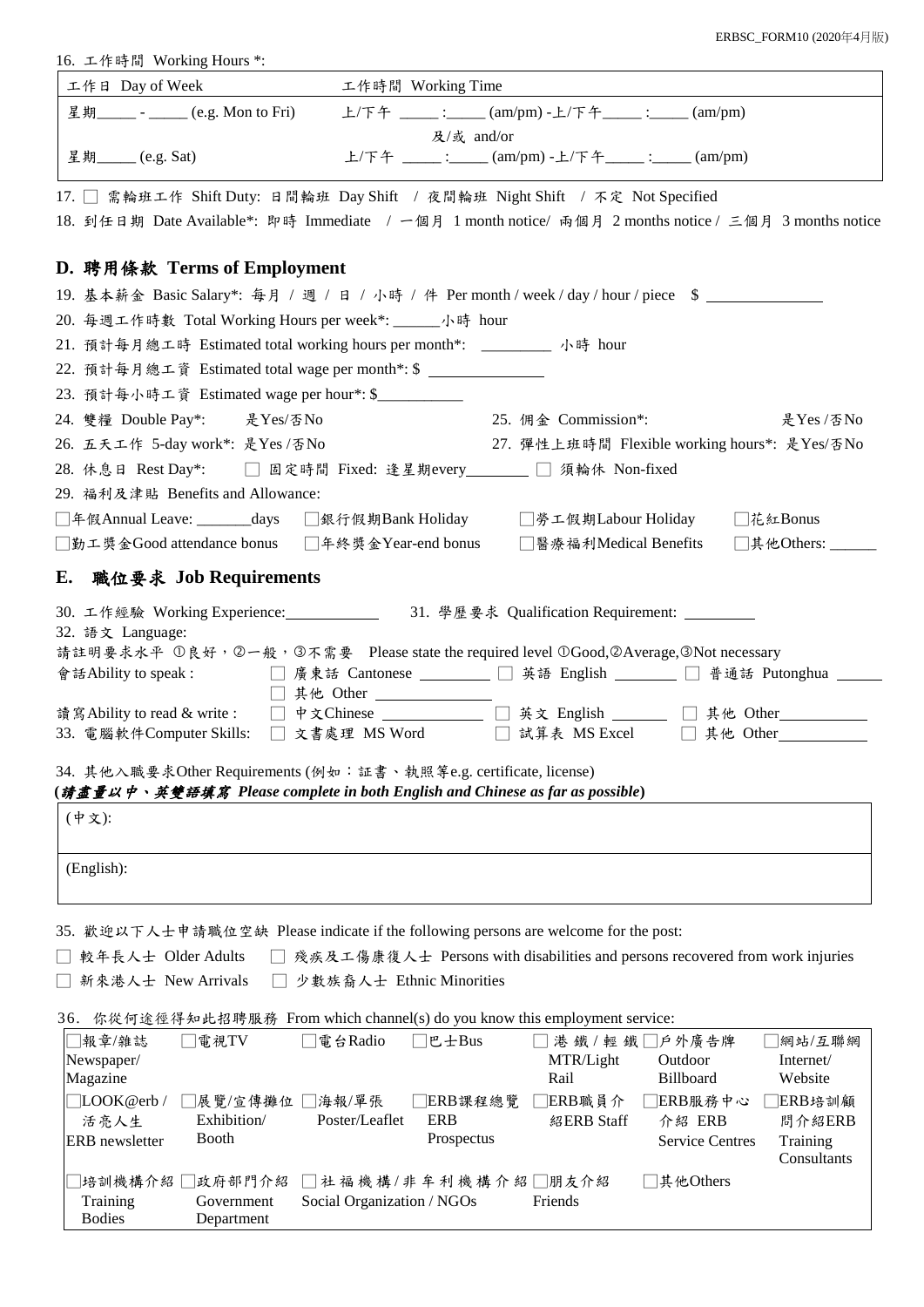### **F. Declaration** 聲明

- 1. 本公司 / 本人聲明提交的職位空缺的招聘條件、入職要求(包括語文能力要求)及 工作內容等,及其往後之修改(如有), 皆與有關職位相關並有理可據,且沒有違反《性別歧視條例》、《殘疾歧視條例》、《家庭崗位歧視條例》或《種族歧 視條例》。本公司 / 本人明白,若明知而作出或罔顧實情地作出上述陳述,而該陳述在要項上屬虛假或有誤導性,即屬 違法及可被檢控罰款;
- 2. 本公司 / 本人保證會按照《最低工資條例》的規定,就任何工資期支付不少於法定最低工資水平的工資予受聘於此職位 空缺並受《最低工資條例》涵蓋的人士;
- 3. 本公司 / 本人保證填補職位空缺的人士會是本公司 / 本人的直接僱員,並受《僱傭條例》保障,以及本公司 / 本人所 進行的一切活動皆為合法;
- 4. 本公司 / 本人會為僱員購買勞工保險;
- 5. 本公司 / 本人會為僱員加入註冊強積金計劃 (如適用);
- 6. 本公司 / 本人不會以任何方式或名目,無論是提供服務或培訓、售賣貨物、介紹其他服務、作出金錢保證等,試圖獲取 求職人士的金錢或其他利益;
- 7. 本公司 / 本人已閱讀此職位空缺登記表格的「須知」,並同意遵守有關條款;
- 8. 如本公司 / 本人銷售的投資產品受證券及期貨事務監察委員會(證監會)《證券及期貨條例》所規管,本公司必須為證監 會合法的持牌人/註冊機構 (如適用)。
- 9. 本公司 / 本人明白僱員再培訓局刊登上述職位空缺並不構成僱員再培訓局已認同該職位空缺已完全符合上述《最低工 資條例》及其他條例的所有規定。本公司 / 本人有責任確保有關職位空缺條件符合上述《最低工資條例》及其他條例 所載規定。
- 1. Our company / I hereby declare that the terms of employment, entry requirements (including requirement on language proficiency, if any) and job descriptions, etc. of the post, and any amendments thereafter are relevant, justifiable and do not violate the Sex Discrimination Ordinance, the Disability Discrimination Ordinance, the Family Status Discrimination Ordinance and the Race Discrimination Ordinance. Our company / I understand that our company / I will commit an offence and will be liable on conviction to a fine if our company / I knowingly or recklessly make a statement which in a material respect is false or misleading;
- 2. Our company / I shall comply with requirements stipulated in the Minimum Wage Ordinance of which wages payable to employee(s) of the post, to whom the ordinance applies, in respect of any wage period should be no less than the Statutory Minimum Wage (SMW) rate.
- 3. The job applicant(s) to fill the post advertised in the ERB is/are our company/my direct employee(s). The employee(s) is/are under the protection of the Employment Ordinance and all activities carried out by our company / I are lawful;
- 4. An Employees' Compensation Insurance Policy is taken out to cover the employee(s);
- 5. Arrangement for the employee(s) to join a registered MPF scheme will be made (if applicable);
- 6. Our company / I will not solicit money or other advantages in any form or under any title, no matter for reasons of provision of services or training, selling of goods, referral of service, guarantee deposit and so on from job seekers.
- 7. Our company / I have read the Points to Note of this vacancy registration form, and agree to follow the terms and conditions;
- 8. Our company / I will not engage in selling of investment products which are regulated by the Securities and Futures Commission Ordinance, Securities and Futures Commission (SFC), unless our company is a SFC Licensed Person/ Registered Institution (if applicable).
- 9. Our company / I understand that the acceptance and display of this job order by the ERB should by no means be construed as the job order has fully complied with requirements of the above-mentioned Minimum Wage Ordinance and other ordinances. Our company / I shall be responsible for ensuring that the terms of the post concerned are in line with the above-mentioned Minimum Wage Ordinance and other ordinances.

□ 我已細閱讀「須知及聲明」」,並清楚明白其內容。以上填報資料均真確無誤。 *I hereby declare that I have read and consent to the "Points to Note and Declaration" as printed overleaf and the information provided here is complete and true.*

□ 我已閱讀及了解「須知及聲明」內有關收集、使用及提供個人資料的條文,並同意僱員再培訓局使用我的個 人資料向本人提供該局的有關資訊。

*I have read and understand the clauses regarding collection, use and provision of personal data under the "Points to Note and Declaration", and agree to the use of my personal data by the ERB for sending to me Relevant Information of the ERB.*

公司代表/僱主姓名 Company Representative / Employer: (正楷全名 Full name in block letters)

簽署 Signature : 日期 Date :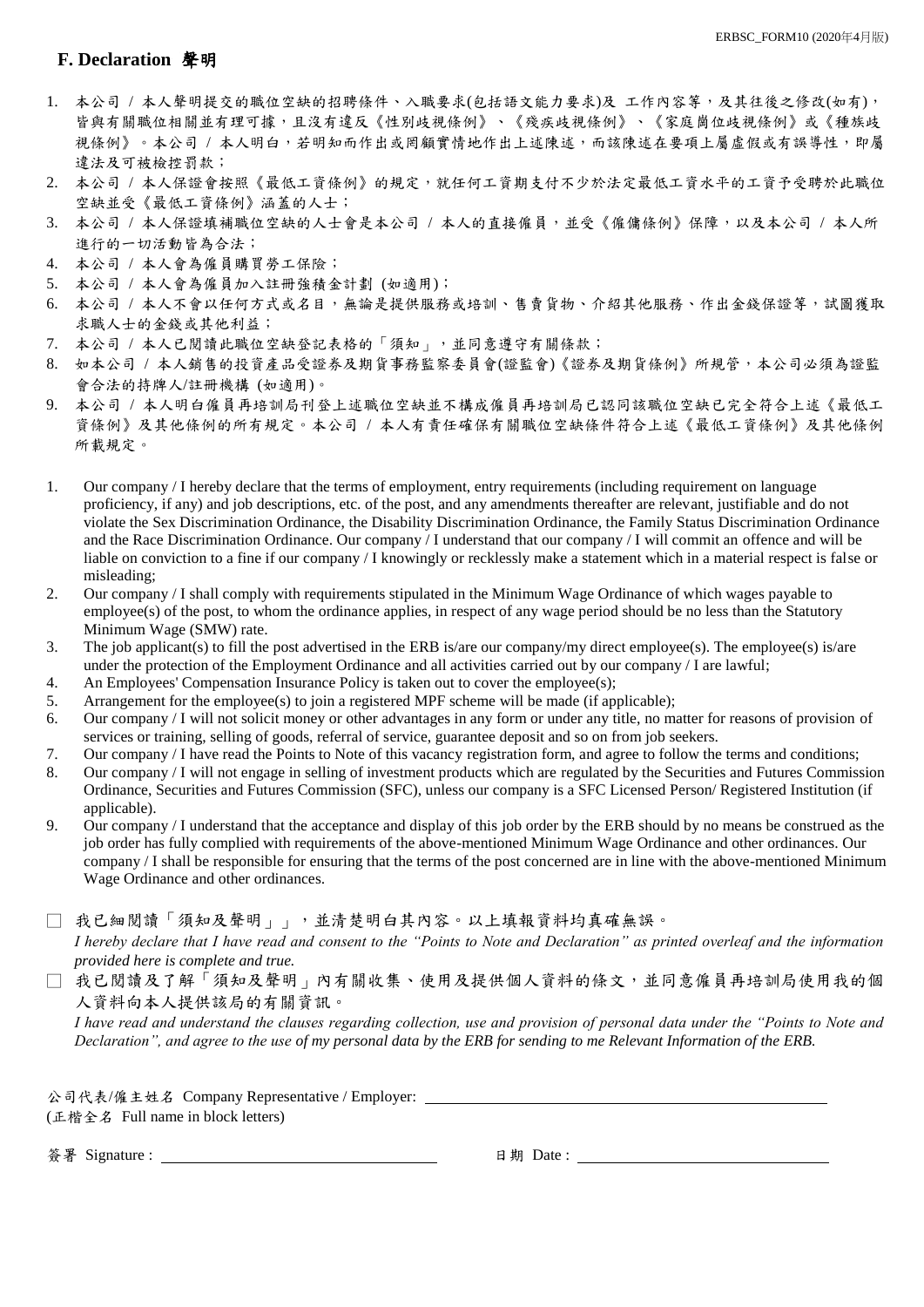### 職位空缺登記表格 **Vacancy Registration Form** 須知 **Points to Note**

### **A.** 須知 **Points to Note**

- 1. 在填寫本表格前,你必須保證填補職位空缺的人士會是你 / 貴公司的直接僱員,並受《僱傭條例》保障,以及你 / 貴公司所進行的一 切活動皆為合法。此外,你亦須確保所提供的資料均為真確無訛,並按實際招聘需要向本局提交職位空缺。
- 2. 空缺的登記有效期為一個月,本局在收到你 / 貴公司提交的職位空缺登記表格後會盡快處理。當空缺於處理階段或登記有效期內,你 無須重覆提交相同的職位空缺申請。若你的聯絡資料或僱用條件有所變更,或空缺已被填補,請立即傳真或致電通知 ERB 服務中 心。
- 3. 當你使用本局的職位空缺登記服務時,你必須持有有效期不少於兩個月的相關證明文件(如商業登記證、學校及/或團體註冊證明書、 安老院牌照等)。如以私人身分提交的職位空缺,必須提交住址證明,並保證填補空缺的人士及其職責,並非用作經營業務。本局有 權可能會要求你 / 貴公司出示其他有關資料或文件(如工傷補償保險、公司/客戶地址證明等)。如資料不足,本局將不會處理該職 位空缺登記。
- 4. 本局不會接納有可疑成份的職位空缺,包括但不限於以下性質的空缺:

(a)無直接僱傭關係 (b)涉及不合法經營 (c)涉及不道德的交易 (d)無底薪或薪金遠低於市價 (e)附帶歧視條件

- 5. 你 / 貴公司所提交有關此職位空缺的招聘條件、入職要求及工作內容,皆不可以違反《性別歧視條例》、《殘疾歧視條例》、《家庭 崗位歧視條例》或《種族歧視條例》。你應著重考慮職位的真正工作需要,並遵從有關消除歧視的僱傭實務守則,請勿填寫求職人士 性別、年齡或種族的限制或任何歧視成份的要求,否則,本局將不會接納和展示該空缺。查詢請聯絡平等機會委員會,或瀏覽該會網 站。
- 6. 你 / 貴公司不可以任何方式或名目,無論是提供服務或培訓、售賣貨物、介紹其他服務、作出金錢保證等,試圖獲取求職人士的金錢 或其他利益。此外,本局不會接納和展示涉及職前或無薪培訓的職位空缺。
- 7. 根據《僱員補償條例》的規定,所有僱主必須為其所有僱員(包括全職及兼職僱員)投購工傷補償保險,以承擔僱主在《僱員補償 條例》及普通法方面的工傷補償責任。
- 8. 為配合《種族歧視條例》的實施,請盡量以中英雙語填妥所需資料。
- 9. 請按職位空缺的真正需要設定語文能力要求,採納較寬鬆的要求可吸引更多求職者,包括少數族裔人士,申請你 / 貴公司的空缺, 有助你 / 貴公司更快找到適合人選。
- 10. 當你 / 貴公司收集求職人士的個人資料時(如履歷表),須遵守《個人資料(私隱)條例》,公開公司名稱及提供讓求職人士索取 <收集個人資料聲明>的聯絡人和聯絡方法。詳情請聯絡個人資料私隱專員公署,或瀏覽該署網頁。
- 11. 你 / 貴公司必須按照《最低工資條例》的規定,就任何工資期支付不少於法定最低工資水平的工資予受聘於此職位空缺並受該條例 涵蓋的人士。如 貴公司所提交職位空缺的工資水平未能符合最低工資的要求,本局將不會接納及展示該空缺。有關法例詳情及條例 為殘疾人士提供的特別安排,請聯絡勞工處,或瀏覽其網頁。
- 12. 在面試時,請你小心查核求職人士的身份證明文件,以確定其可否合法受僱在香港工作,詳情可聯絡入境事務處,或瀏覽其網頁。 面試後亦應將結果盡早通知求職人士。
- 13. 你 / 貴公司須為僱員加入註冊強積金計劃(如適用)。
- 14. 如以家居僱主身分聘請家務助理、陪月員或嬰幼照顧員的空缺,請使用本局「樂活一站」(www.erb.org/smartliving) 或「陪月一站」 (www.erb.org/smartbabycare)服務。
- 15. 本局有權編輯和修改空缺的內容,並有權決定是否處理和將你所提供的職位空缺展示於本局的網站及其他宣傳途徑。
- 16. 本局有權就投訴及其他涉嫌違規事件採取任何適當行動,包括但不止於暫停刊登你 / 貴公司的所有職位空缺以作調查,並有權於調查 後決定是否恢復展示有關空缺及是否繼續為你 / 貴公司提供招聘服務。
- 1. Before you fill in this form, you have to guarantee that the person recruited for the post is a direct employee of you / your company and would be come under the protection of the Employment Ordinance. You must also ensure that all activities carried out by you / your company are lawful and the information provided in the form(s) is true, correct and based solely on genuine recruitment needs.
- 2. Each vacancy order will remain valid for 1 month. The ERB will upon receipt process your / your company's vacancy registration form as soon as possible. You are requested not to submit the same vacancy during the vacancy processing stage or when the vacancy registration is still valid. If you have changed your contact means/terms of employment, or the vacancy is filled, please notify ERB Service Centre by fax or phone immediately.
- 3. Employers are required to produce the documentary proof (e.g. Business Registration Certificate, School/Corporation Certificate, Licence of Residential Care Home for the Elderly, etc) with validity not less than 2 months for using our job vacancy registration service. If you submit a vacancy order in your personal capacity, you have to produce residential proof, and guarantee that the job applicant(s) to fill the post and job duties are not for the purpose of carrying on a business. You may be requested to produce relevant document(s) (e.g. Employees' Compensation Insurance Policy and address proof, etc). If you fail to do so, we will not process or display your vacancy order.
- 4. The ERB will not accept vacancy orders of dubious nature. These include, but are not limited to, vacancies with :
	- (a) no direct employment relationship
	- (b) illegal operation
	- (c) immoral dealings